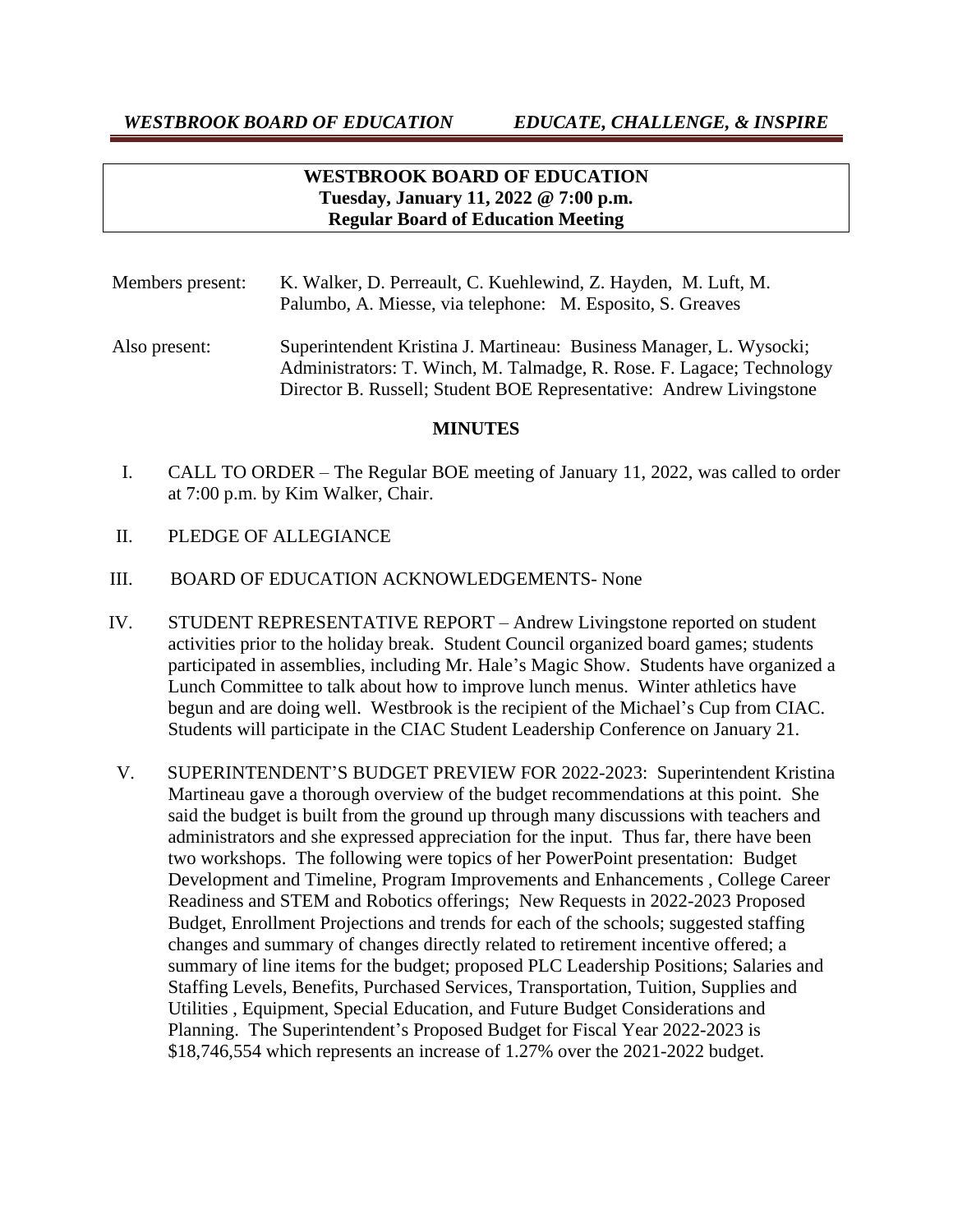There was a discussion of possibly adding in two lunch aides, which would up the increase to 1.34%. Board members were given the opportunity to offer their thoughts: Z. Hayden – Lunch aides are an important consideration and he suggested also looking at math intervention position, or math tutor;

S. Greaves in support of what we need to move forward

C. Kuehlewind – supports adding lunch aids in and also interested in math interventionist or tutor. She commented that this is a solid budget, enhancing progress but not sacrificing academics.

D. Perreault – commented that this is a good budget considering inflation; even though decrease in enrollment still improving our offerings and suggested teachers being part of decision making. He is in support of lunch aides and would like to see a bilingual support person for math.

M. Palumbo - In agreement of lunch aides and recess; teachers need support. A. Miesse - Support lunch aides. He commented that he is excited to see STEM and AP courses.

M. Esposito – He would rather see math interventionist over aides. Prioritizing important – if adding something, something should be taken away. Consider declining enrollment and have a long term plan.

# VI. PUBLIC COMMENT:

1. Colleen Bloom, parent, expressed concern about splitting teams at middle school. She commented her 6<sup>th</sup> grader's last normal school year was third grade. She understands being fiscally responsible, but we should invest in our children's' education; the needs of students are greater than ever before. People have moved to Westbrook because of small class sizes – "Do what we need to do for our students."

2. Patrick Furcolo – Parent – Mr. Frucolo also expressed his concern regarding class sizes using his own experience with his children's success having been due to the individualized education in the district. He supports keeping staff to do best for all of our students.

3. Leslie Fuchs – Parent – concern of using ESSER funds for improvements to our school and to make our budget look better; how will that affect future budgets?

4. Lauren Childs - a parent of 4 children and was drawn to Westbrook because of small class sizes which has benefited her children and expressed concerns about higher class sizes in the future.

5. Corey Ehrlich – Teacher – questioned reduction of math teachers. Ms. Ehrlich also suggested posting the budget presentation on the website.

M. Esposito expressed concern regarding the Board not engaging during public comment.

Chair, Kim Walker, commented that the Board would not be voting on the budget at this meeting and someone will follow up to discuss concerns expressed in the public comments.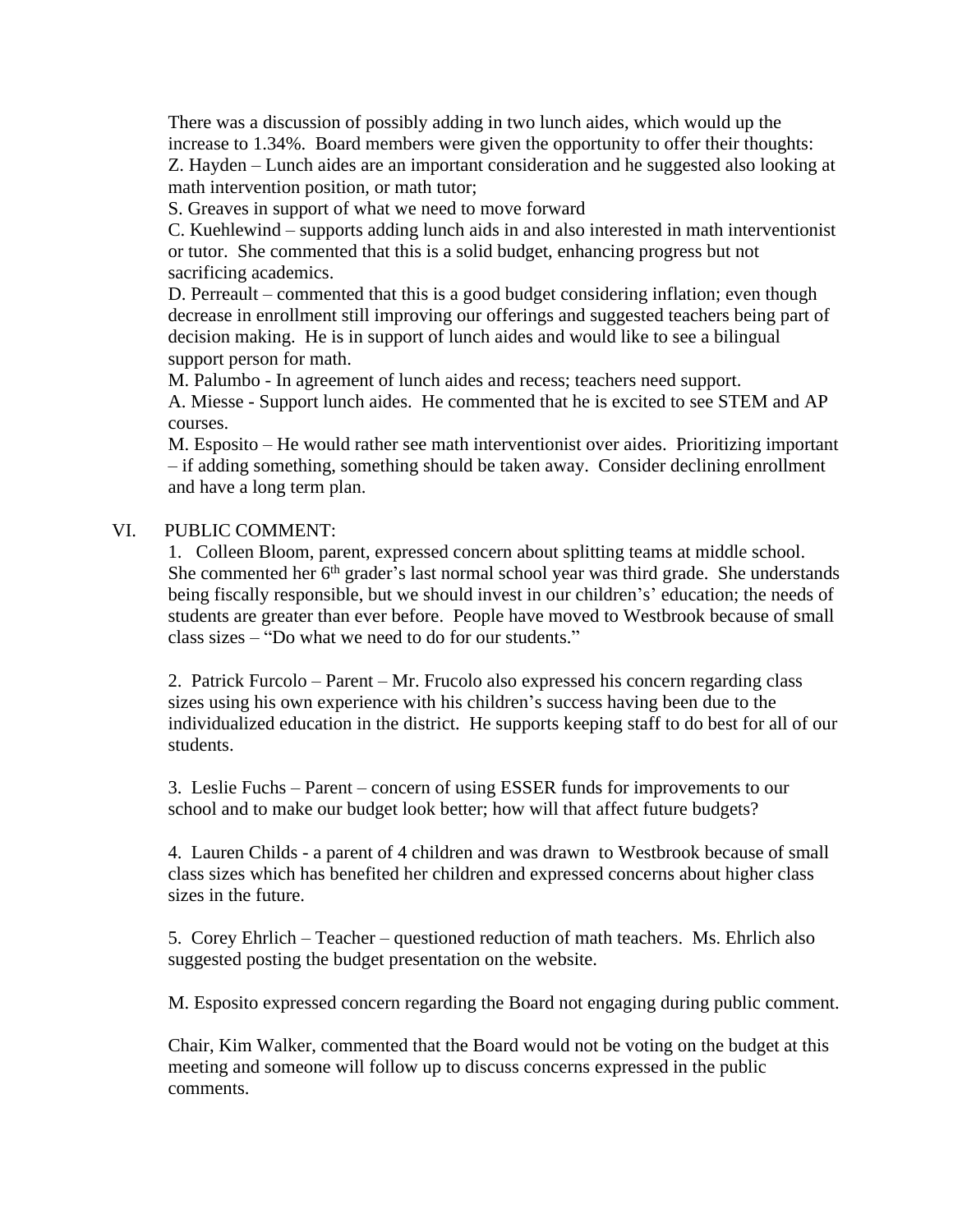### VII. ADMINISTRATOR(S) COMMENTS: No comments

#### VIII. NEW BUSINESS: No new business

### IX. SUPERINTENDENT'S REPORT

- A. Enrollment Superintendent Martineau reported enrollment of 250 students a Daisy; 171 at middle school and 213 at high school for a total of 634 students.
- B. COVID-19 Quarantine Guidance Update: Superintendent Martineau reported on the latest guidance from DPH changing quarantine to five days. She also said that DPH and CIAC are aligning the requirements.
- C. Quarantine and Attendance Update Superintendent Martineau continues to inform the school community of COVID absences and quarantines.

### X. OLD BUSINESS

- A. 2022-2023 District Calendar MOTION by Z. Hayden to approve the 2022-2023 calendar as presented and SECOND by M. Luft. Vote: (ayes) A. Miesse, M. Palumbo, D. Perreault, M. Luft, Z. Hayden, M. Esposito, S. Greaves, C. Kuehlewind, K. Walker. MOTION CARRIES unanimously.
- B. Policy 0300 (Policies for WPS) and Policy 0500 (Comprehensive Improvement Plan: Recommendation to delete – K. Walker reported the Policy Subcommittee's recommendation to delete Policy 0300 and 0500 as they are redundant and not required. Deletion of policies will be maintained in the BOE office. MOTION by M. Luft and SECOND by Z. Hayden to delete Policies 0300 and 0500 as recommended. Vote: (ayes) Z. Hayden, M. Luft, D. Perreault, M. Palumbo, A. Miesse, M. Esposito, S. Greaves, C. Kuehlewind, K, Walker – MOTION CARRIES unanimously.

### XI. CONSENT AGENDA

A. Approval of Minutes:

1. Regular Meeting of December 14, 2021: MOTION by Z. Hayden and SECOND by C. Kuehlewind to approve the minutes of December 14, 2021. Vote: (ayes) S. Greaves, M. Esposito, A. Miesse, M. Palumbo, D. Perreault, M. Luft, Z. Hayden, C. Kuehlewind, K. Walker. MOTION CARRIES unanimously.

### XII. FINANCIAL REPORTS

- A. Review of Check Listing(s): The Board reviewed check lists for December 9, 2021 in the amount of \$374,370.81 and for December 22 in the amount of \$167,248.90
- B. Budget Narrative/Review of Expenditure Report: L. Wysocki reported on the status of the budget with no concerns.
- C. Line Item Transfer: none
- D. Insurance Report: The Board was provided a current report on Insurance. L. Wysocki expects cost share figures from Anthem shortly.

### XIII. BOARD COMMITTEE REPORTS